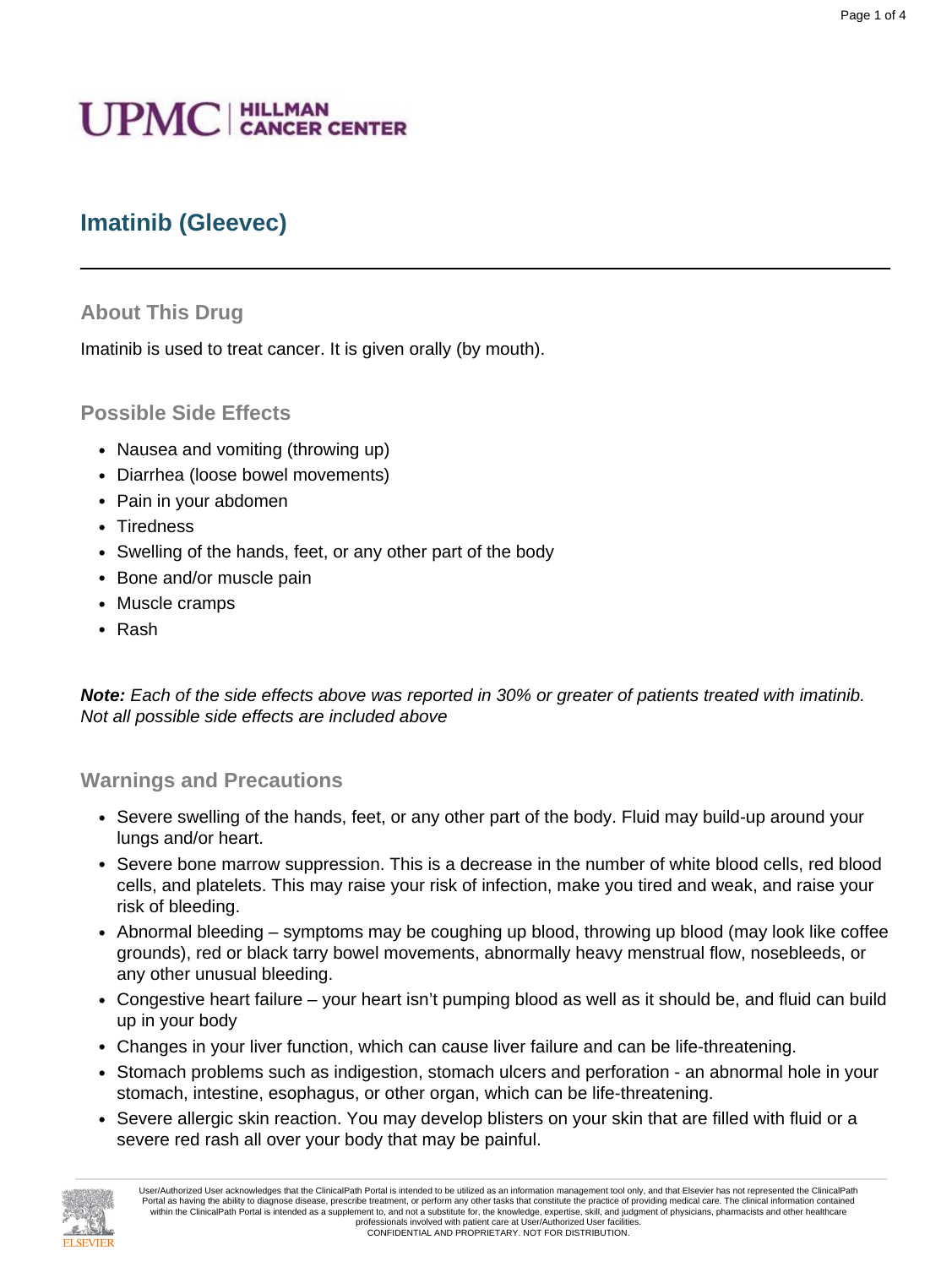- Tumor lysis syndrome. This drug may act on your cancer cells very quickly. This may affect how your kidneys work and can be life-threatening.
- Changes in your thyroid function if you have had your thyroid removed
- Changes in your kidney function

**Note:** Some of the side effects above are very rare. If you have concerns and/or questions, please discuss them with your medical team.

### **Important Information**

• This drug may impair your ability to drive or use machinery. Use caution and talk your doctor and/or nurse about any precautions you may need to take.

## **How to Take Your Medication**

- Swallow the medicine whole, with food and a large glass of water to avoid upset stomach. Do not chew, break or crush it.
- If you have difficulty swallowing the tablets, the tablets can be dissolved in a glass of water or apple juice. The required number of tablets should be placed in the correct amount of liquid (approximately 50 mL for a 100 mg tablet, and 200 mL for a 400 mg tablet). Stir the mixture with a spoon and drink immediately after complete disintegration of the tablet(s).
- **Missed dose**: If you vomit or miss a dose, take your next dose at the regular time, and contact your physician. Do not take 2 doses at the same time and do not double up on the next dose.
- **Handling:** Wash your hands after handling your medicine, your caretakers should not handle your medicine with bare hands and should wear latex gloves.
- If any of the tablets are broken, do not touch them with bare hands. If you get any of the content of a broken tablets on your skin, you should wash the area of the skin well with soap and water right away. Call your doctor if you get a skin reaction.
- This drug may be present in the saliva, tears, sweat, urine, stool, vomit, semen, and vaginal secretions. Talk to your doctor and/or your nurse about the necessary precautions to take during this time.
- **Storage:** Store this medicine in the original container at room temperature. Keep tightly closed. Protect from moisture.
- **Disposal of unused medicine:** Do not flush any expired and/or unused medicine down the toilet or drain unless you are specifically instructed to do so on the medication label. Some facilities have take-back programs and/or other options. If you do not have a take-back program in your area, then please discuss with your nurse or your doctor how to dispose of unused medicine.

# **Treating Side Effects**

- Manage tiredness by pacing your activities for the day.
- Be sure to include periods of rest between energy-draining activities.
- To decrease the risk of infection, wash your hands regularly.
- Avoid close contact with people who have a cold, the flu, or other infections.

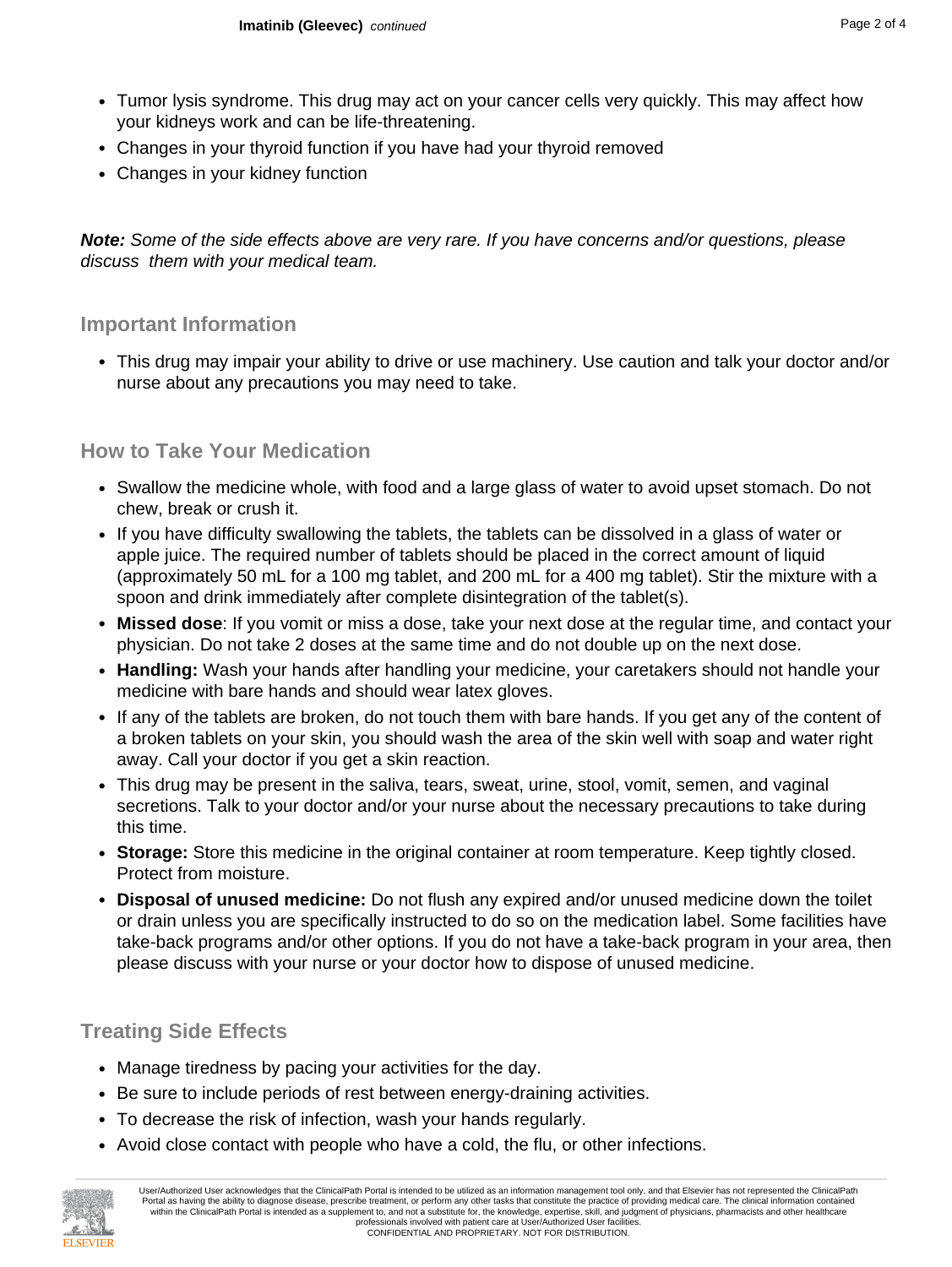- Take your temperature as your doctor or nurse tells you, and whenever you feel like you may have a fever.
- To help decrease the risk of bleeding, use a soft toothbrush. Check with your nurse before using dental floss.
- Be very careful when using knives or tools.
- Use an electric shaver instead of a razor.
- Drink plenty of fluids (a minimum of eight glasses per day is recommended).
- If you throw up or have diarrhea, you should drink more fluids so that you do not become dehydrated (lack of water in the body from losing too much fluid).
- To help with nausea and vomiting, eat small, frequent meals instead of three large meals a day. Choose foods and drinks that are at room temperature. Ask your nurse or doctor about other helpful tips and medicine that is available to help stop or lessen these symptoms.
- If you have diarrhea, eat low-fiber foods that are high in protein and calories and avoid foods that can irritate your digestive tracts or lead to cramping.
- Ask your nurse or doctor about medicine that can lessen or stop your diarrhea.
- Keeping your pain under control is important to your well-being. Please tell your doctor or nurse if you are experiencing pain.
- Get regular exercise. If you feel too tired to exercise vigorously, try taking a short walk.
- If you get a rash do not put anything on it unless your doctor or nurse says you may. Keep the areas around the rash clean and dry. Ask your doctor for medicine if your rash bothers you.

# **Food and Drug Interactions**

- Avoid grapefruit or grapefruit juice while taking this medicine as it may raise the levels of imatinib in your body which could make side effects worse.
- Check with your doctor or pharmacist about all other prescription medicines and over-the-counter medicines and dietary supplements (vitamins, minerals, herbs, and others) you are taking before starting this medicine as there are known drug interactions with imatinib. Also, check with your doctor or pharmacist before starting any new prescription or over-the-counter medicines, or dietary supplements to make sure that there are no interactions.
- There are known interactions of imatinib with other medicines and products like acetaminophen, aspirin, ibuprofen. Ask your doctor what over-the-counter (OTC) medicines you can take for fever, headache and muscle and joint pain.
- There are known interactions of imatinib with blood thinning medicine such as warfarin. Ask your doctor what precautions you should take.
- Avoid the use of St. John's Wort while taking imatinib as this may lower the levels of the drug in your body, which can make it less effective.
- Let your doctor know if you are taking or plan to take iron supplements.

# **When to Call the Doctor**

Call your doctor or nurse if you have any of these symptoms and/or any new or unusual symptoms:

• Fever of 100.4° F (38° C) or higher